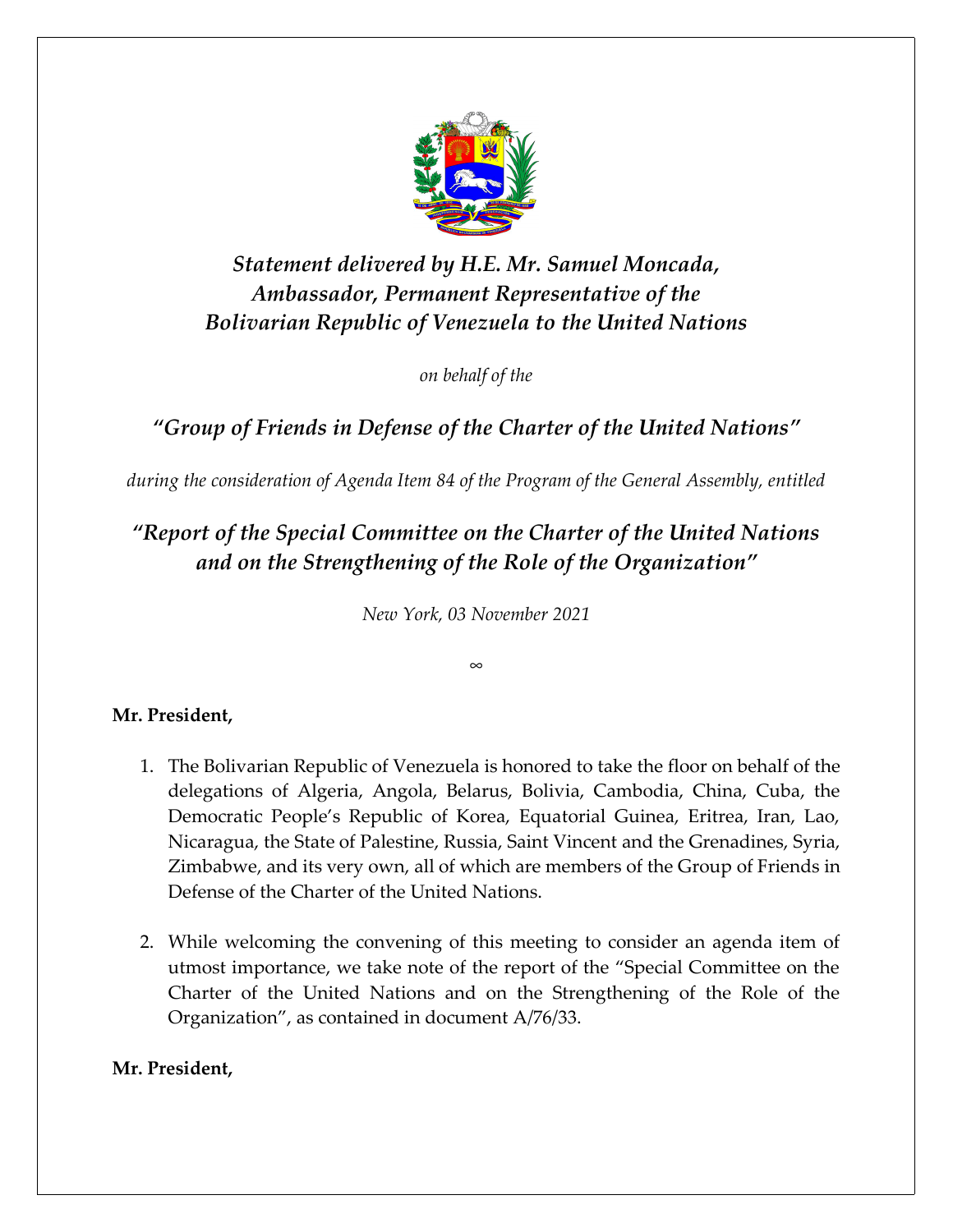- 3. The Group of Friends considers the Charter of the United Nations to be a milestone and a true act of faith on the best of humanity. It is the code of conduct that has ruled international relations between States for the past 76 years, on the basis of timeless principles; such as, sovereign equality of States, self-determination, noninterference in the internal affairs of States, and refrainment from the threat or use of force against the territorial integrity or political independence of any State. These are all basic norms and principles that, apart from being the foundation for modern-day international law, today remain as relevant as back in 1945.
- 4. In addition, we consider that ensuring compliance with and strict adherence to both the letter and spirit of the Charter of the United Nations is fundamental for ensuring the realization of the three pillars of our Organization, as well as for advancing towards the establishment of a more peaceful and prosperous world and of a truly just and equitable world order.
- 5. In this context, we express our serious concern at the current and growing threats against the Charter of the United Nations. We refer, among others, to the growing resort to unilateralism; to the attacks against multilateralism; to the claiming of non-existent exceptionalisms; to the attempts to ignore and even substitute the purposes and principles contained in the UN Charter with a new set of so-called "rules" that have never been discussed in an inclusive or transparent manner; and to selective approaches or accommodative interpretations of the provisions of the UN Charter.
- 6. These practices contribute in no way to addressing, through peaceful means and cooperation, the complex, emerging and common challenges faced in these days by humanity. Instead, they contribute to an increase in uncertainty, instability and tensions around the world.

#### **Mr. President,**

7. The Group of Friends attaches great importance to the work of the Special Committee, mindful of the fact that it can play an active and constructive role in enhancing the ability of the United Nations to achieve its purposes, including through strengthening the role of the Organization, with a view to enhancing its effectiveness and developing its full potential; a process that, needless to say, must be pursued on the basis of the principles and procedures envisaged in the UN Charter itself.